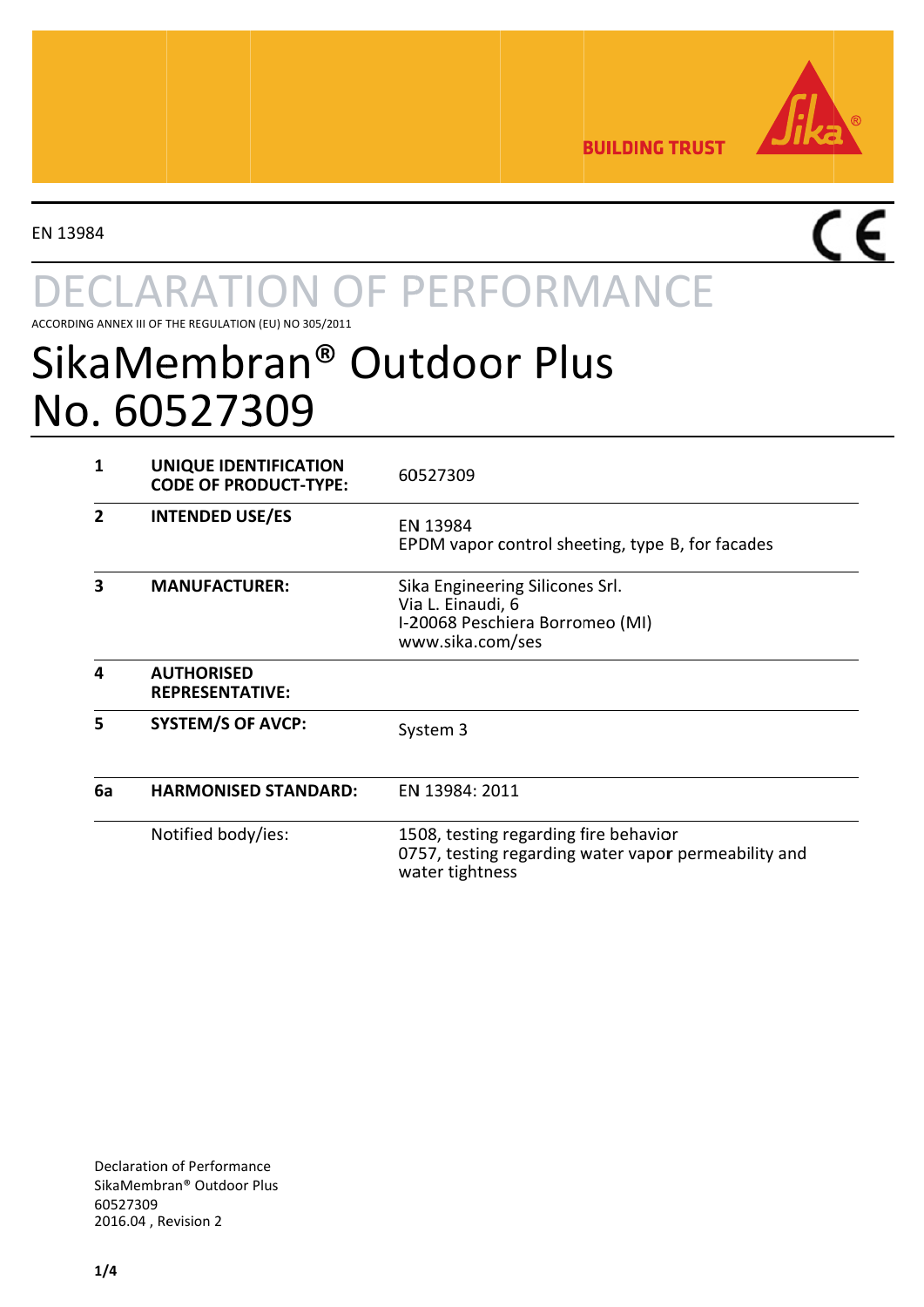$\overline{\mathbf{z}}$ **DECLARED PERFORMANCE/S** 

| <b>Essential Characteristics</b> | Performance                | <b>Harmonised</b><br><b>Technical</b><br>Specification |
|----------------------------------|----------------------------|--------------------------------------------------------|
| Tensile strength                 | $\geq 4$ N/mm <sup>2</sup> |                                                        |
| Elongation, ultimate             | >350%                      |                                                        |
| Water tightness 2 kPa            | pass                       |                                                        |
| Reaction to fire                 | Class E                    | EN 13984                                               |
| Durability (artificial ageing)   | pass                       |                                                        |
| Joint shear strength             | $\geq$ 50 N/50mm           |                                                        |
| Resistance to impact             | 150 mm                     |                                                        |
| Tear resistance (nail shank)     | $\geq$ 35 N                |                                                        |
| Resistance against Alkali        | pass                       |                                                        |
| Water vapor properties           | $\mu = 5'000$              |                                                        |

#### $\overline{\mathbf{R}}$ APPROPRIATE TECHNICAL DOCUMENTATION AND/OR -**SPECIFIC TECHNICAL DOCUMENTATION**

The performance of the product identified above is in conformity with the set of declared performance/s. This declaration of performance is issued, in accordance with Regulation (EU) No 305/2011, under the sole responsibility of the manufacturer identified above.

Signed for and on behalf of the manufacturer by:

Name: Ulli Mueller Function: Head Market Field Engineering At Zurich on 25 April 2016

Name: Caterina Malanchini **Function: CFO Manager** At Zurich on 25 April 2016

End of information as required by Regulation (EU) No 305/2011





**BUILDING TRUST** 

 $2/4$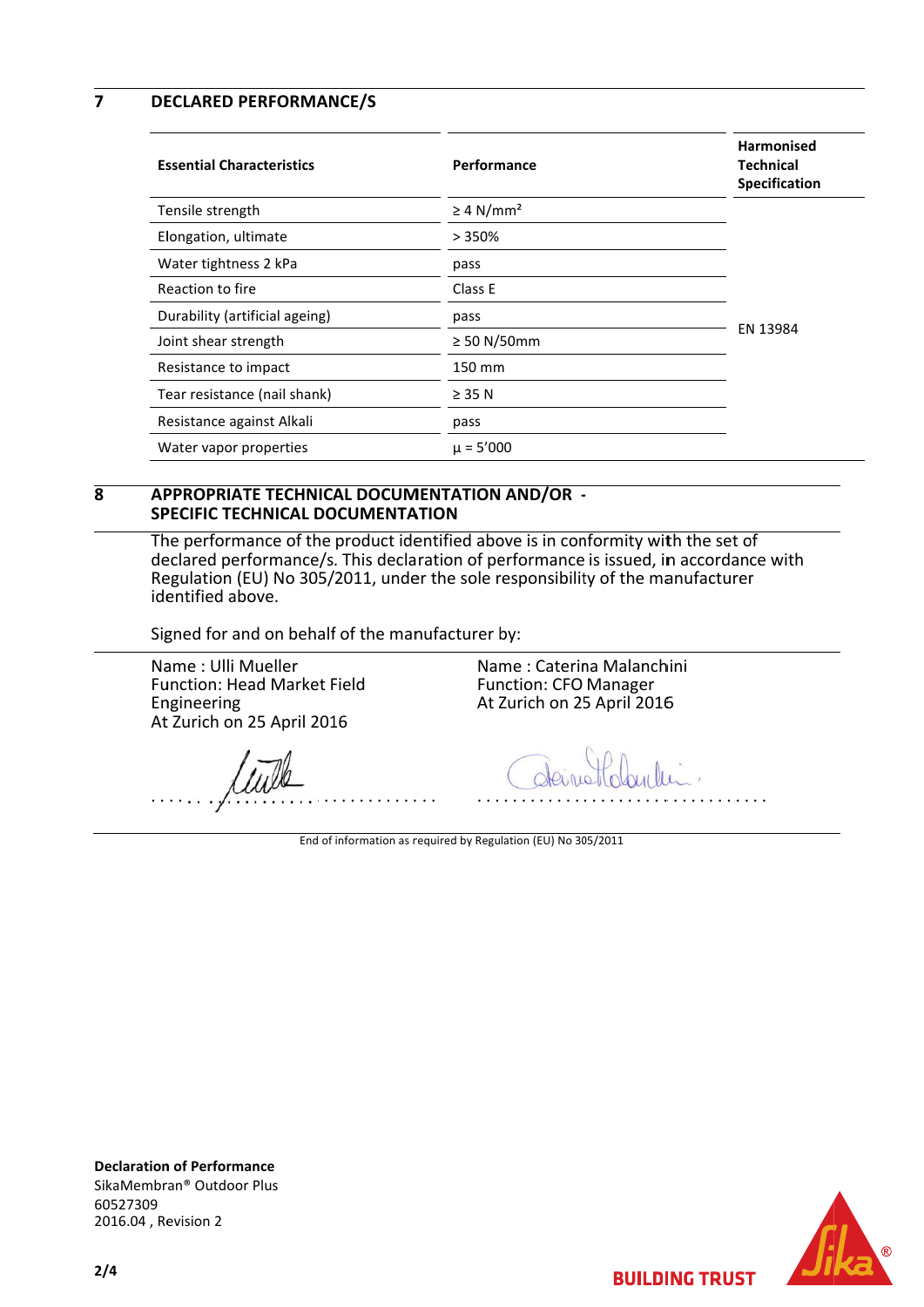| 1508, 0757                     |                                                              |  |  |  |
|--------------------------------|--------------------------------------------------------------|--|--|--|
|                                | 1117<br>11<br>60527309                                       |  |  |  |
|                                | EN 13984<br>EPDM vapor control sheeting, type B, for facades |  |  |  |
| Tensile strength               | $\geq 4$ N/mm <sup>2</sup>                                   |  |  |  |
| Elongation, ultimate           | >350%                                                        |  |  |  |
| Water tightness 2 kPa          | pass                                                         |  |  |  |
| Reaction to fire               | Class E                                                      |  |  |  |
| Durability (artificial ageing) | pass                                                         |  |  |  |
| Joint shear strength           | $\geq 50$ N/50mm                                             |  |  |  |
| Resistance to impact           | 150 mm                                                       |  |  |  |
| Tear resistance (nail shank)   | $\geq$ 35 N                                                  |  |  |  |
| Resistance against Alkali      | pass                                                         |  |  |  |
| Water vapor properties         | $\mu = 5'000$                                                |  |  |  |

#### **http://dop.sika.com**

### **ECOLOGY, HEALTH AND SAFETY INFORMATION (REACH)**

For information and advice on the safe handling, storage and disposal of chemical products, users shall refer to the most recent Safety Data Sheet (SDS) containing physical, ecological, toxicological and other safety related data.

#### **LEGAL NOTE**

The information, and, in particular, the recommendations relating to the application and end-use of Sika products, are given in good faith based on Sika's current knowledge and experience of the products when properly stored, handled and applied under normal conditions in accordance with Sikas recommendations. In practice, the differences in materials, substrates and actual site conditions are such that no warranty in respect of merchantability or of fitness for a particular purpose, nor any liability arising out of any legal relationship whatsoever, can be inferred either from this information, or from any written recommendations, or from any other advice offered. The user of the product must test the products suitability for the intended application and purpose. Sika reserves the right to change the properties of its products. The proprietary rights of third parties must be observed. All orders are accepted subject to our current terms of sale and delivery. Users must always refer to the most recent issue of the local Product Data Sheet for the product concerned, copies of which will be supplied on request.

**Declaration of Performance** SikaMembran® Outdoor Plus 60527309 2016.04 , Revision 2